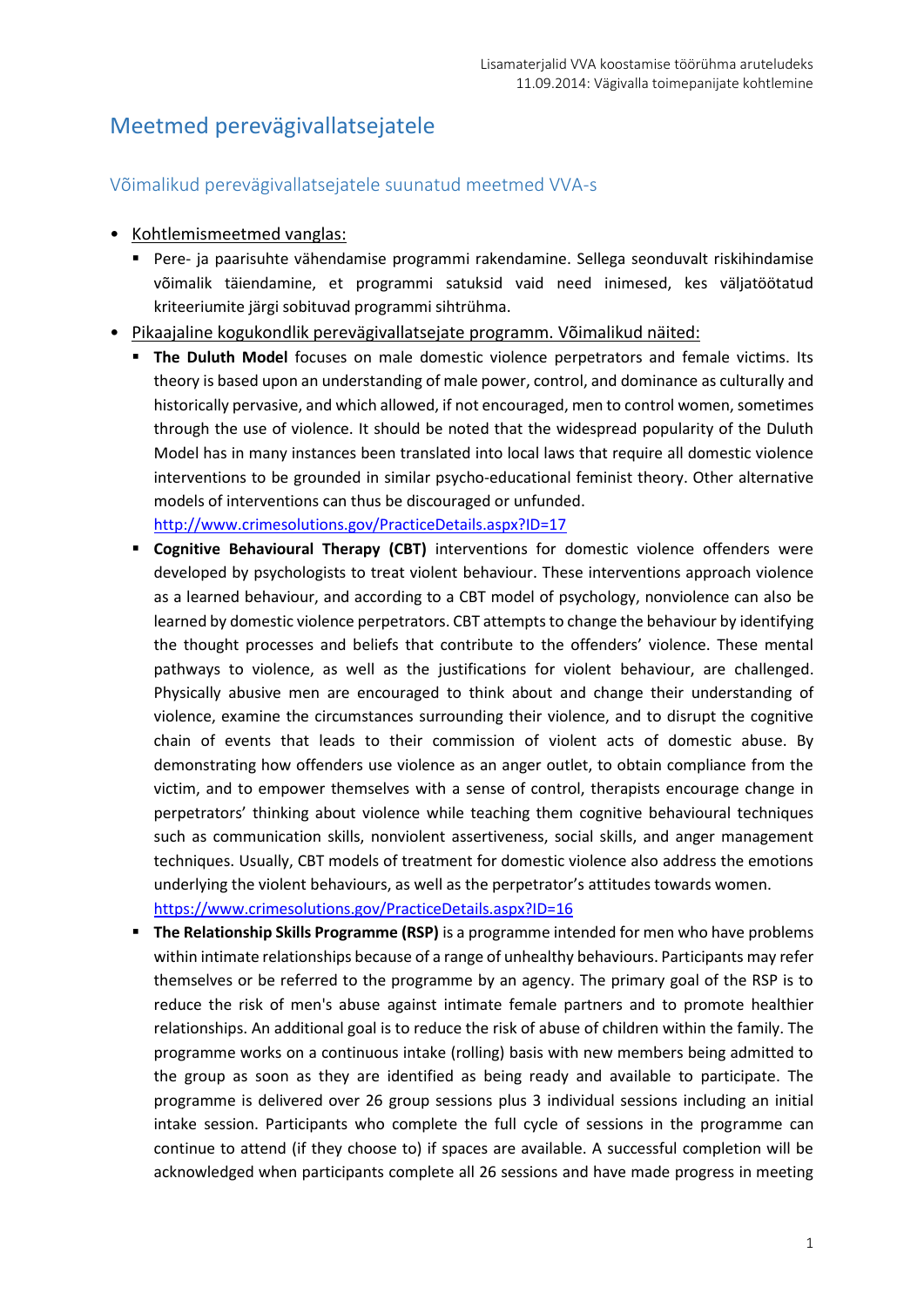the goals set at the beginning of the programme. The programme is designed to be delivered at least once a week and in some situations twice. More frequent programme delivery would not allow time for the participants to take on board what they had learnt and practice important skills.

<http://www.deterinnovations.org/>

**Domestic Violence Intervention Project (DVIP)** is targeted at any man who wants to end his abusive behaviour towards his partner or ex-partner. Phone us for an interview appointment. Or, if your family is involved with Social Services or the Family Court, the referral needs to come from your case worker. If we think the programme can help, we invite you to attend the first phase of the programme. We contact your partner or ex-partner before you start, to offer her support as well. The programme lasts for approximately 26 sessions, weekly in the evenings. The sessions are designed to help you end your abusive and controlling behaviour and build more respectful relationships. The group works on different aspects of violence and control, and on skills for better relationships and parenting.

<http://www.dvip.org/mens-services.htm>

 **Vienna Anti-Violence Programme**. The objectives of the programme are changing the behaviour of the male perpetrator with the aim of removing all physical and non-physical forms of violence from his behavioural repertoire; men should learn violence-free modes of behaviour on an equal footing with their immediate environment; support and empowerment for the partners affected by violent behaviour and for their children; and improving the quality of living for all the persons included in the violence system. Therefore, the target group is men who have committed violent acts in their relationships, as well as their partners and children. [http://www.maenner.at/images/doku/Das%20Wiener%20Anti-Gewalt-](http://www.maenner.at/images/doku/Das%20Wiener%20Anti-Gewalt-Programm%20English.pdf)

[Programm%20English.pdf](http://www.maenner.at/images/doku/Das%20Wiener%20Anti-Gewalt-Programm%20English.pdf)

- Nõustamisteenused eri tüüpi perevägivallatsejatele
	- Psühhiaater, psühholoog nii süstemaatilise kui situatsioonilise vägivalla kasutajale
	- Paarisuhteteraapia (kerge kuni keskmine vägivald)
	- **Tugirühmad**

### **Lisalugemist programmide ja teraapiate kohta:**

- Familiy Violence: Treatment of Perpertrators and Victims [http://www.melissainstitute.org/documents/treating\\_perpetrators.pdf](http://www.melissainstitute.org/documents/treating_perpetrators.pdf)
- Toward Evidence-Based Practice with Domestic Violence Perpetrators [http://ocadvsa.org/wp-content/uploads/2014/04/Toward-Evidence-Based-Practice-with-](http://ocadvsa.org/wp-content/uploads/2014/04/Toward-Evidence-Based-Practice-with-Domestic-Violence-Perpetrators.pdf)[Domestic-Violence-Perpetrators.pdf](http://ocadvsa.org/wp-content/uploads/2014/04/Toward-Evidence-Based-Practice-with-Domestic-Violence-Perpetrators.pdf)
- Cognitive Behavioural Theories in Couples Counselling [http://www.sanjosecouplescounseling.com/san-jose-marriage-counseling/cognitive-behavioural](http://www.sanjosecouplescounseling.com/san-jose-marriage-counseling/cognitive-behavioral-therapy-cbt-marriage-counseling-couples-therapist.cfm)[therapy-cbt-marriage-counseling-couples-therapist.cfm](http://www.sanjosecouplescounseling.com/san-jose-marriage-counseling/cognitive-behavioral-therapy-cbt-marriage-counseling-couples-therapist.cfm)
- Juhised meesoost perevägivallatsejatele mõeldud programmide standardite väljatöötamiseks [http://www.work-with-perpetrators.eu/fileadmin/WWP\\_Network/redakteure/2006\\_-](http://www.work-with-perpetrators.eu/fileadmin/WWP_Network/redakteure/2006_-_2012/standards/wwp_standards_ee_2008_vers_1_1.pdf) 2012/standards/wwp\_standards\_ee\_2008\_vers\_1\_1.pdf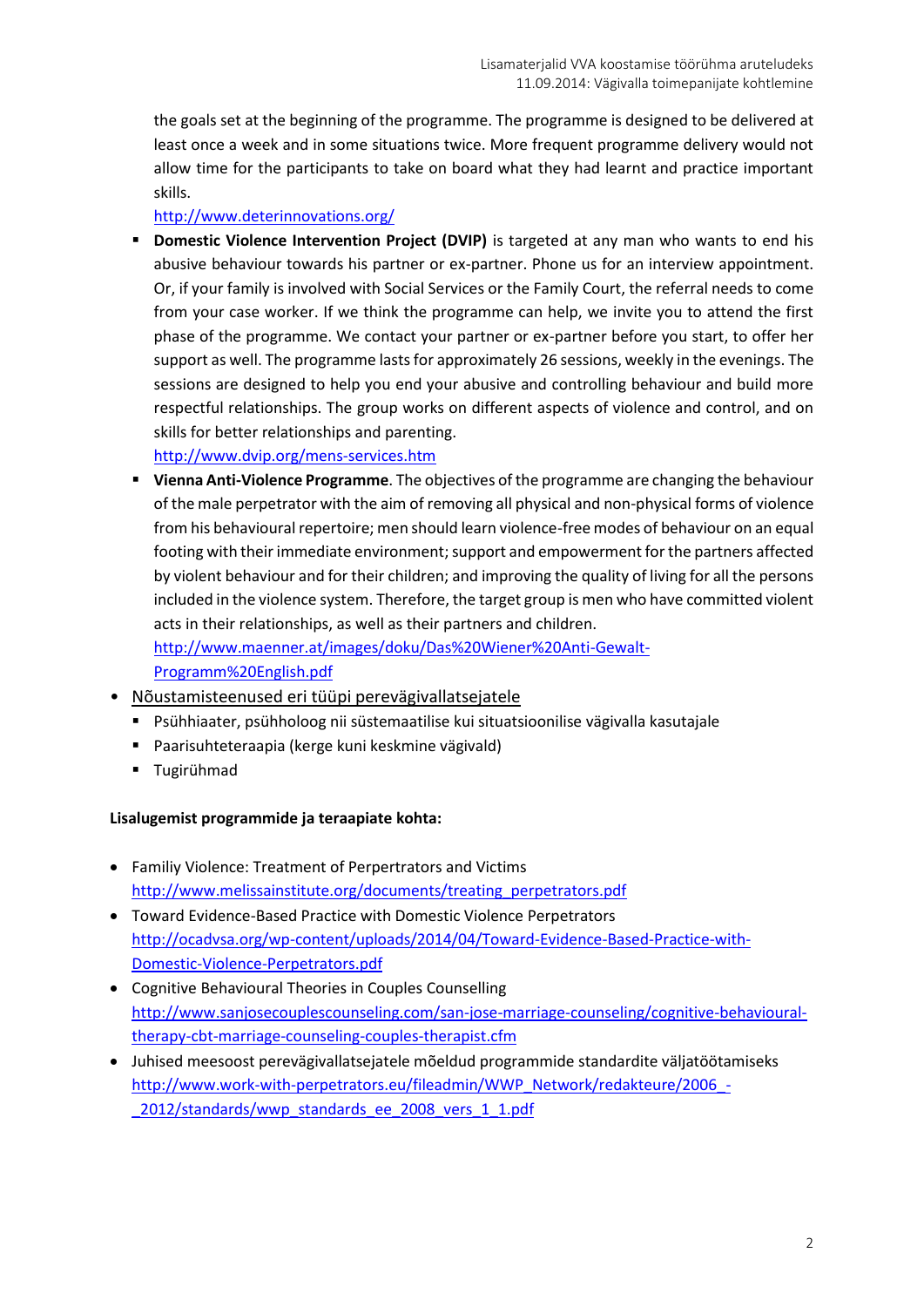## Perevägivalla vähendamisele suunatud programmidest

Perevägivallaprogrammid saab jagada viieks, vastavalt teooriale, millele programm tugineb<sup>1</sup>:

## **1) Psühhodünaamiline teooria**

Psühhodünaamiline teooria peab isiku vägivaldse käitumise põhjusteks tema ebameeldivaid kogemusi minevikus. Isikute vägivaldset käitumist kodus põhjendatakse isiku traumaatiliste läbielamistega lapsepõlves, milleks on nii füüsiline kui seksuaalne kuritarvitamine, põlgamine, hooletusse jätmine ja häbistamine. Teooria kohaselt kasutab vägivallatseja oma isiklike traumade üle kontrolli saavutamiseks teiste isikute suhtes vägivalda, et panna nad samasse traumaolukorda, kus ta ise oli.

Antud teoorial põhineva vägivallatseja vägivaldse käitumise vähendamisele suunatud programmi eesmärgiks on välja selgitada vägivallatseja käitumise ja tema lapsepõlves aset leidnud ebameeldivate kogemuste vahel seoste leidmine. Eeldatakse, et kui vägivallatseja leiab seosed oma vägivaldse käitumise ja isiklike traumade vahel siis soovib ta enda käitumist muuta.

## **2) Ventilatsiooni teooria**

Ventilatsiooni teooria kohaselt on vägivald alalhoitud viha tulemus. Vägivalda kasutavad inimesed, kes ei oska oma viha muul viisil välja elada. Isikute puhul, kes oma viha avatult välja elavad on väiksem tõenäosus muutuda füüsiliselt vägivaldseks. Programmi (nt laialdaselt levinud vägivallatsejatele suunatud programm *Anger Management*) eesmärk on õpetada vägivallatsejaid oma viha välja elama muul viisil kui seda on füüsiline vägivald, nt kasutada viha väljaelamiseks patju või pesukäsnasid. Perevägivalla juhtumites peetakse ventilatsiooni teooriat pigem ebaefektiivseks, kuna vägivallatsejal soovitatakse oma agressiivsus siiski välja elada, olenemata sellest, et mitte vägivalla ohvri aga nt esemete peal. See tekitab ohvrites hirmu.

Viha vähendamisele suunatud programmid õpetavad vägivallatsejatele sotsiaalseid oskusi, millega neil on võimalik efektiivselt ja ilma vaenuliku käitumiseta toime tulla provokatiivsetes olukordades. Ventilatsiooniteoorial põhinevate programmide miinuseks tuuakse asjaolu, et nad ei tegele viha ja vägivalla tekkepõhjustega.

### **3) Kognitiiv-käitumuslik teooria**

 $\overline{a}$ 

Kognitiiv-käitumusliku teooria kohaselt on vägivaldsus õpitud käitumine, kus on puudusi isiku kognitiivsetest oskustest. Teooria leiab, et kui isikud on õppinud vägivaldselt käituma, on nad võimelised õppima ka mittevägivaldselt käituma.

Kognitiiv-käitumuslikule teooriale põhinev programm püüab tuvastada vägivallatseja mõtted ja uskumused, mis eelnevad vägivaldsele käitumisele, et lükata ümber väited, mida nad kasutavad oma vägivaldsuse õigustamiseks. Programmi eesmärgiks on muuta vägivaldsete meeste mõtlemisviisi

 $1$  Kokkuvõte perevägivalla programmide kohta tugineb Tagne Kesküla magistritööle "Perevägivalla vähendamisele suunatud sotsiaalprogrammide rakendamine Eestis", juhendajaks Jüri Saar. Leitav: [http://www.kriminaalpoliitika.ee/perevagivalla](http://www.kriminaalpoliitika.ee/perevagivalla-vahendamisele-suunatud-sotsiaalprogrammide-rakendamine-eestis)[vahendamisele-suunatud-sotsiaalprogrammide-rakendamine-eestis](http://www.kriminaalpoliitika.ee/perevagivalla-vahendamisele-suunatud-sotsiaalprogrammide-rakendamine-eestis)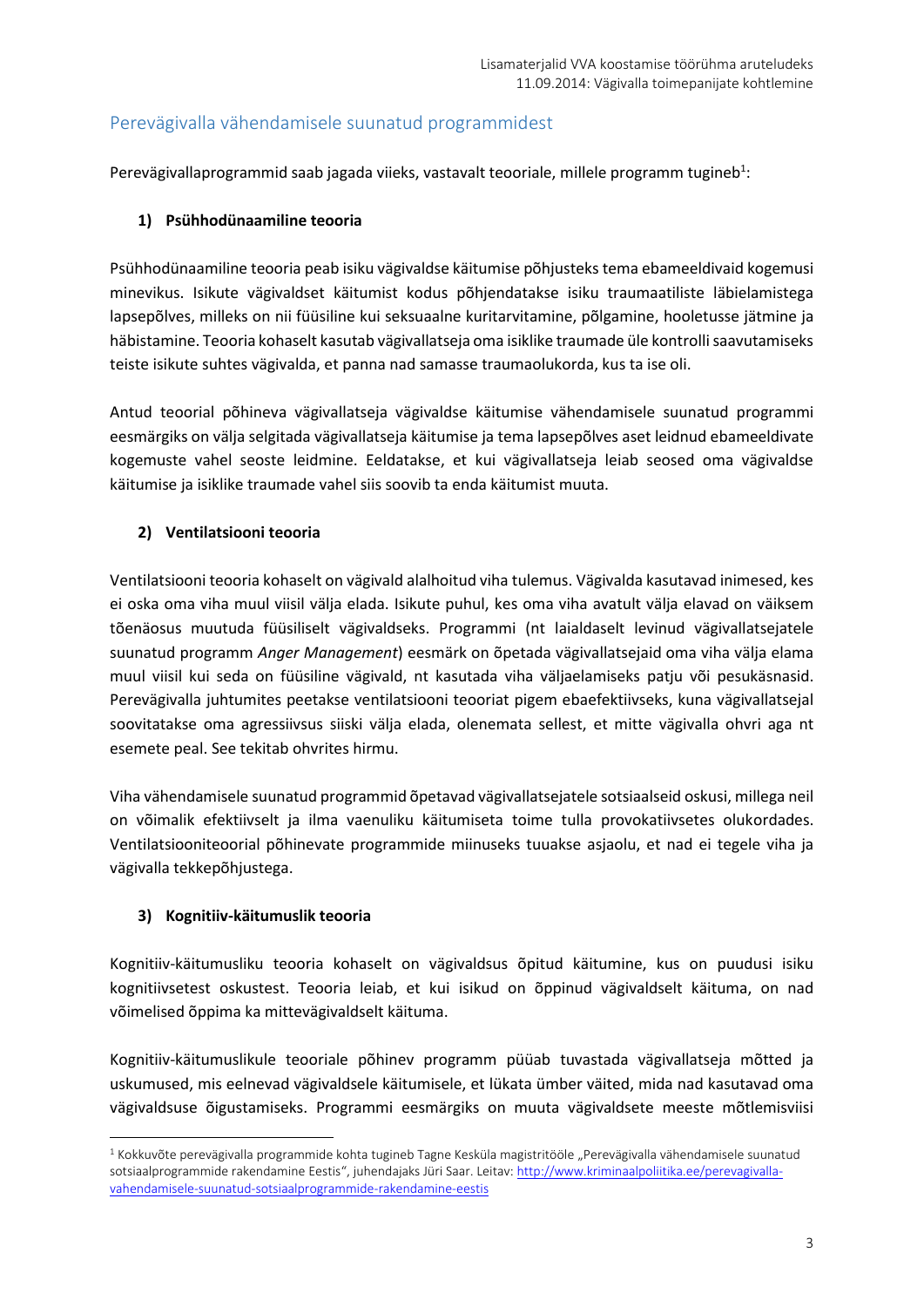vägivallast ja selle tekkepõhjustest, et rikkuda sündmuste jada, mis viib vägivaldsele käitumisele. Kognitiiv-käitumuslik programm on eelkõige suunatud isiku vägivaldse käitumise muutmisele vägivallavabaks läbi uute teadmiste õpetamise ja nende rakendamise isiku käitumises.

Kognitiiv-käitumuslikule teooriale põhineb vägivaldusele kalduvatele kurjategijatele suunatud programm vägivalla asendamise treening, mida rakendatakse ka Eesti vanglates ja kriminaalhoolduses.

## **4) Feministlik teooria**

Feministid usuvad, et ühiskond on patriarhaalne, kus meeste vägivaldsust aktsepteeritakse. Feministliku teooria kohaselt seostatakse vägivaldsust isiku, kelleks on alati mees, vajadusega saavutada suurem võim naise üle, vägivalda kasutatakse kontrolli saavutamiseks ja karistamiseks. Vägivaldsust nähakse tahtliku käitumisena, mis väljendub nii hirmutamises, sundimises kui ka muudes taolistes teist isikut kontrollivates käitumisviisides. Ajalooliselt on feministid keskendunud ainult naissoost abikaasa ründamisele (*wife assault*), jättes tähelepanuta naiste poolt toime pandud ja samasooliste partnerite vahel aset leidva vägivalla.

Feministlik programm keskendub täielikult vägivallatsejale kui mehele, püstitades eesmärgiks muuta vägivallatseja õigustusi tema vägivaldsele käitumisele ja vähendada tema vajadust võimule ja kontrollile. Enamasti on feministliku programmi puhul tegemist segaprogrammiga, kus isikute vägivaldsust põhjendatakse tulenevalt feministlikust teooriast, aga programm viiakse läbi vastavalt kognitiiv-käitumuslikule teooriale.

Enim levinud feministlikule teooriale põhinevaks programmiks on Duluthi mudel (*DAIP - The Duluth Domestic Abuse Intervention Project*). Tegemist on 1970-ndate lõpul loodud sekkumisprogrammiga meestele, kes on süüdi mõistetud oma naissoost partneri suhtes vägivalla kasutamises, aga karistatud mitte reaalse vanglakaristusega. Programmi eesmärk on vägivalla ohvritest naiste kaitsmine uute vägivallategude eest, pannes vägivallatseja oma tegude eest vastutama. *DAIP* feministlik vaade käsitleb meeste vägivaldsust kui meestele omast vajadust omada võimu ja kontrolli naise üle. Naise poolset vägivalda meeste suhtes käsitletakse ainult enesekaitsena. Meeste vägivalla võimalike muude põhjuste uurimisele ja käsitlemisele programm ei keskendu, mis on toonud kaasa mitmete autorite kriitika antud programmile.

### **5) Perekonnateooria**

Perekonnateooria kohaselt on vägivaldsus perekonnas ebaterve perekonnamudeli tagajärg, eristamata vägivaldses peres ohvreid ja vägivallatsejaid. Vägivalla tekkimise põhjustajatena nähakse mõlemat osapoolt.

Perekonnateooriale põhineva programmi eesmärgiks on kaasata olukorra lahendamisele mõlemad osapooled, kus õpetatakse sotsiaalseid oskusi üksteisega suhtlemiseks ja probleemide lahendamiseks. Vastupidiselt Duluthi mudelile, kus vägivalla süüdlasena käsitletakse ainult meessoost poolt, näeb peresüsteemi mudel ette mõlema osapoole nõustamist. Antud mudel on eelkõige suunatud perekonna säilimisele.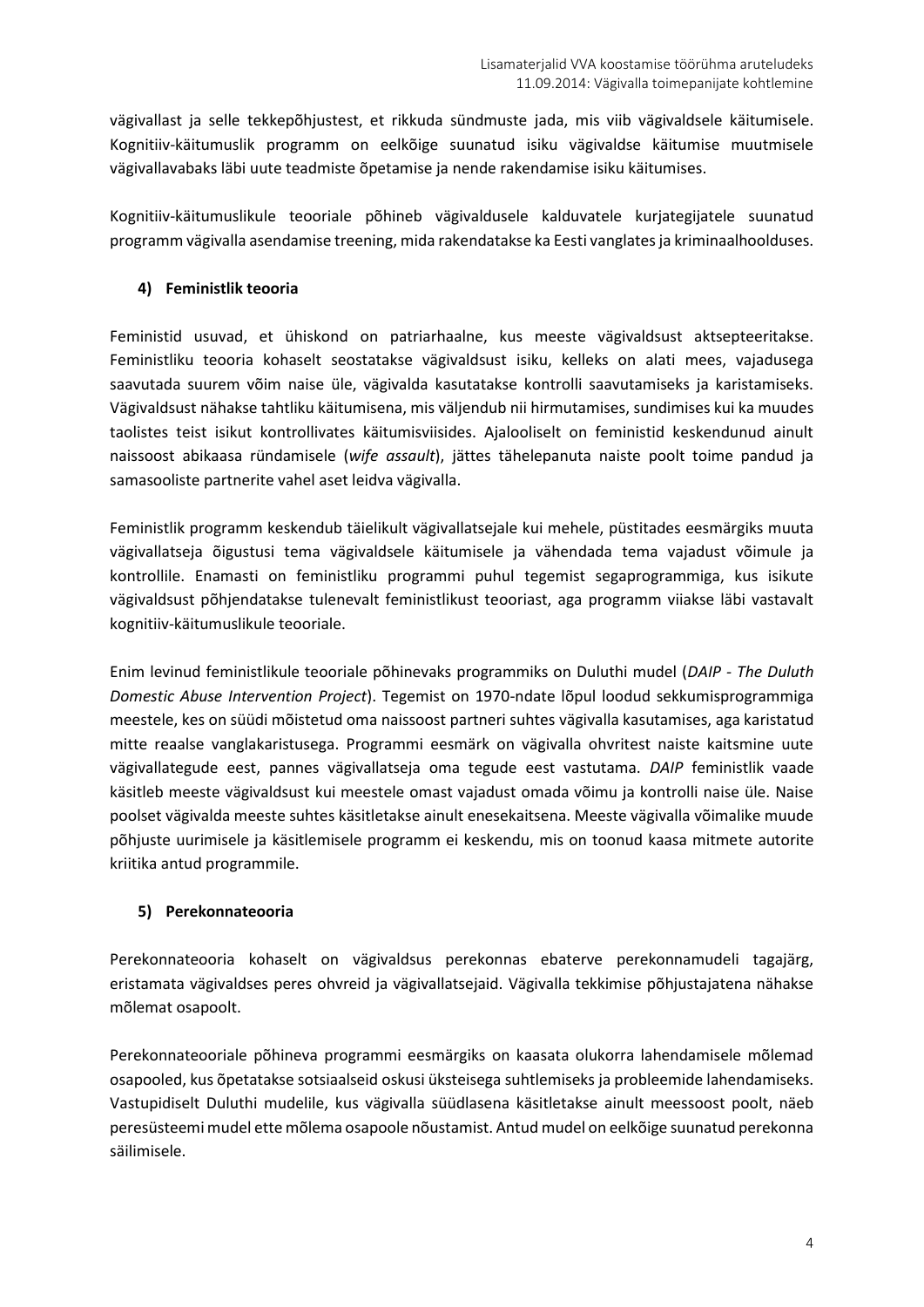## Sotsiaalprogrammidesse suunamine

Ennekõike suunatakse Eestis perevägivalla vähendamisele ja ennetamisele suunatud sotsiaalprogrammidesse kohtu poolt vangistusega karistatud isikuid. Perevägivalla vähendamisele suunatud sotsiaalprogrammis osalemiseks on sel juhul järgmised eeldused:

- 1. Kriminaalasi saadetakse kohtusse;
- 2. Isik mõistetakse kohtus kuriteo toimepanemises süüdi;
- 3. Isikule mõistetakse karistuseks tähtajaline vangistus.

Karistuseks määratud tähtajalist vangistust ei pöörata täitmisele:

- 1. Isik allutatakse käitumiskontrollile;
- 2. Isikule määratakse kohustus käitumiskontrolli ajal osaleda sotsiaalprogrammis;
- 3. Kriminaalhooldaja valib sotsiaalprogrammiks perevägivalla vähendamisele suunatud sotsiaalprogrammi.

Karistuseks määratud tähtajaline vangistus pööratakse täitmisele:

- 1. Isiku vangistustähtaeg on rohkem kui 1a ja talle koostatakse individuaalne täitmiskava;
- 2. Isiku individuaalne täitmiskava näeb ette kohustuse osaleda sotsiaalprogrammis;
- 3. Vangla ametnik valib sotsiaalprogrammiks perevägivalla vähendamisele suunatud sotsiaalprogrammi.

Isik vabastatakse ennetähtaegselt vangistusest:

- 1. Isik on ära kandnud vähemalt ühe kolmandiku mõistetud vangistusajast, kuid mitte vähem kui 6 kuud ja nõustub elektroonilise valve kohaldamisega või vähemalt poole, kuid mitte vähem kui kuus kuud;
- 2. Isikule määratakse katseajaks kohustus osaleda sotsiaalprogrammis;
- 3. Kriminaalhooldaja valib sotsiaalprogrammiks perevägivalla vähendamisele suunatud sotsiaalprogrammi.

Lisaks võib välja tuua kolm võimalust perevägivalla vähendamiseks mõeldud sotsiaalprogrammi suunamiseks:

- 1) Kriminaalmenetluse seadustiku §203<sup>1</sup> järgi kriminaalmenetluse lõpetamisel leppimise tõttu on prokuratuurile kergemates kuritegudes antud õigus määrata kahtlustatavale kannatanu ja kahtlustatava poolt sõlmitud kokkuleppest tulenevaid kohustusi. Nii et kui kannatanu oleks teadlik sotsiaalprogrammide olemasolust, võiks ta lepituskokkuleppe ühe tingimusena ette panna, et vägivallatseja läbiks perevägivallatsejatele mõeldud programmi.
- **2)** 1.01.2015 jõustub Kriminaalmenetluse seadustiku §202 lg 2 p 5, mille järgi kriminaalmenetluse lõpetamise korral võib kohus prokuratuuri taotlusel ja kahtlustatava või süüdistatava nõusolekul panna talle **kohustuse osaleda sotsiaalprogrammis**.
- **3)** 1.01.2015 jõustub Karistusseadustiku § 75 lg 2 p 8, mille järgi kuriteo toimepanemise asjaolusid ja süüdlase isikut arvestades võib kohus määrata, et ta on **käitumiskontrolli ajal** kohustatud läbima sotsiaalprogrammi. Samal ajal jõustuva § 69 lg 4 järgi loetakse üldkasuliku töö tunnid kuni 30 tunni ulatuses kaetuks sotsiaalprogrammis osalemisega.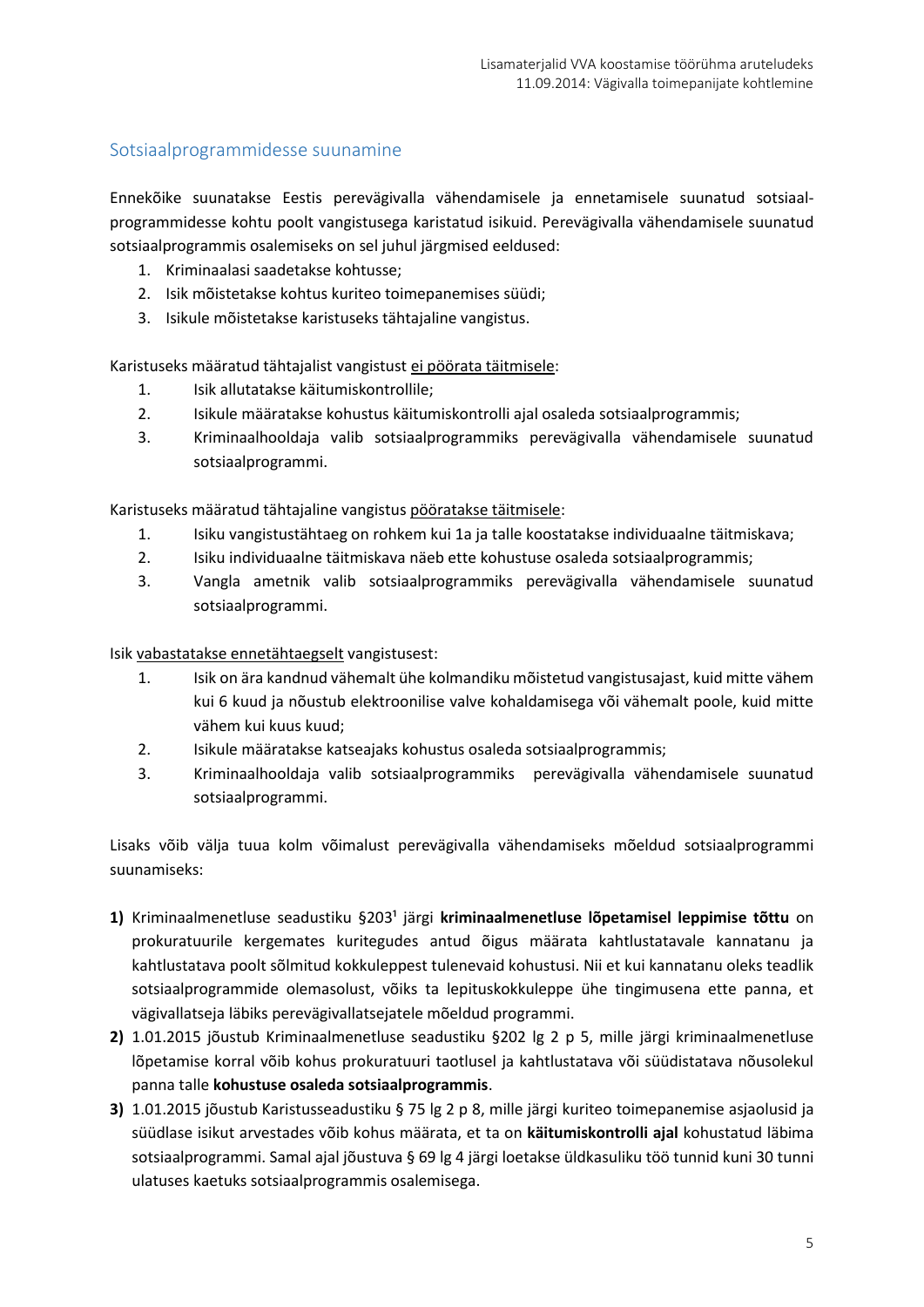## Vanglas ja kriminaalhoolduses kasutusel olevad vägivallatsejatele mõeldud programmid

#### Pere- ja paarisuhte vägivalla vähendamine

Programmi sihtgrupiks on isikud, kes on lähisuhtevägivalla eest süüdi mõistetud. Programmi eesmärgiks on suunata vägivallatseja mõtlema tekitatud kahjudele, õpetada seadma oma tegevusele eesmärke, et kasvatada enda ja oma lähedaste turvalisust. Perevägivaldsetele isikutele suunatud programm koosneb tinglikult kolmest osast: turvalisuse ja turvalisuse tunde elavdamine ja uurimine; vägivallaga tekitatud kahju uurimine läbi oma kogemuse, oma tegude, tunnete ja väärtuste kaudu ning oma tegevusele eesmärkide seadmine, et kasvatada enda ja oma lähedaste turvalisust.

Programm koosneb alljärgnevatest etappidest:

- 1) Eelvestlus
- 2) Valikuintervjuu
- 3) 12 + 1 grupi kogunemist, mis toimuvad üks kuni kaks korda nädalas, kogunemise kestvus on maksimaalselt kolm tundi. Kui selgub, et süüdistatav vajab oma käitumise turvalisemaks muutmiseks rohkem aega ja teemasid on vaja põhjalikumalt käsitleda, võib korraldada ka lisakogunemisi
- 4) Individuaalne lõpuvestlus, isiklik tagasiside ja kogemused
- 5) Kokkuvõte pärast programmi läbimist (mh milliseid teenuseid on vajalik ja võimalik pakkuda pärast programmi)

Igal grupikogunemisel on oma teema, lisaks aktiivsele osalemisele peavad grupiliikmed täitma kolm kuni viis kirjalikku koduülesannet.

Pere- ja paarisuhte vägivalla vähendamise sotsiaalprogrammi grupid tuleb komplekteerida nii, et eraldi on naiste vastu vägivalda kasutanud isikud, vanemate vastu vägivalda kasutanud isikud ja laste vastu vägivalda kasutanud.

#### Viha juhtimine

Programmi sihtgrupiks on impulsiivse ja agressiivse käitumisega isikud. Eesmärk on selgitada osalejaile, mis nendega vihastades toimub, miks on vaja ärritumist kontrollida ja milleks on viha juhtimine kasulik ning anda õpilastele võimalus harjutada viha valitsemist rolliharjutuste abil. Kursus koosneb 9 kohtumisest, ühe korra pikkus kuni kaks tundi.

"Viha juhtimine" (*Anger Management*) on kognitiiv-käitumuslik lühikursus, kus töötatakse oma mõtlemise ja käitumisega loengute, näidisolukordade jälgimise, rollimängude, arutelude ja kodutööde abil. Paljud programmis osalenud väidavad, et kasutavad kursusel saadud teadmisi ja oskusi elus: tüliolukordades ja konfliktides ning probleemseid situatsioone ennetades. Samuti on osalejad saanud positiivse kogemuse, leides väärtuslikke omadusi iseendas ja saavutades teiste inimestega parema kontakti.